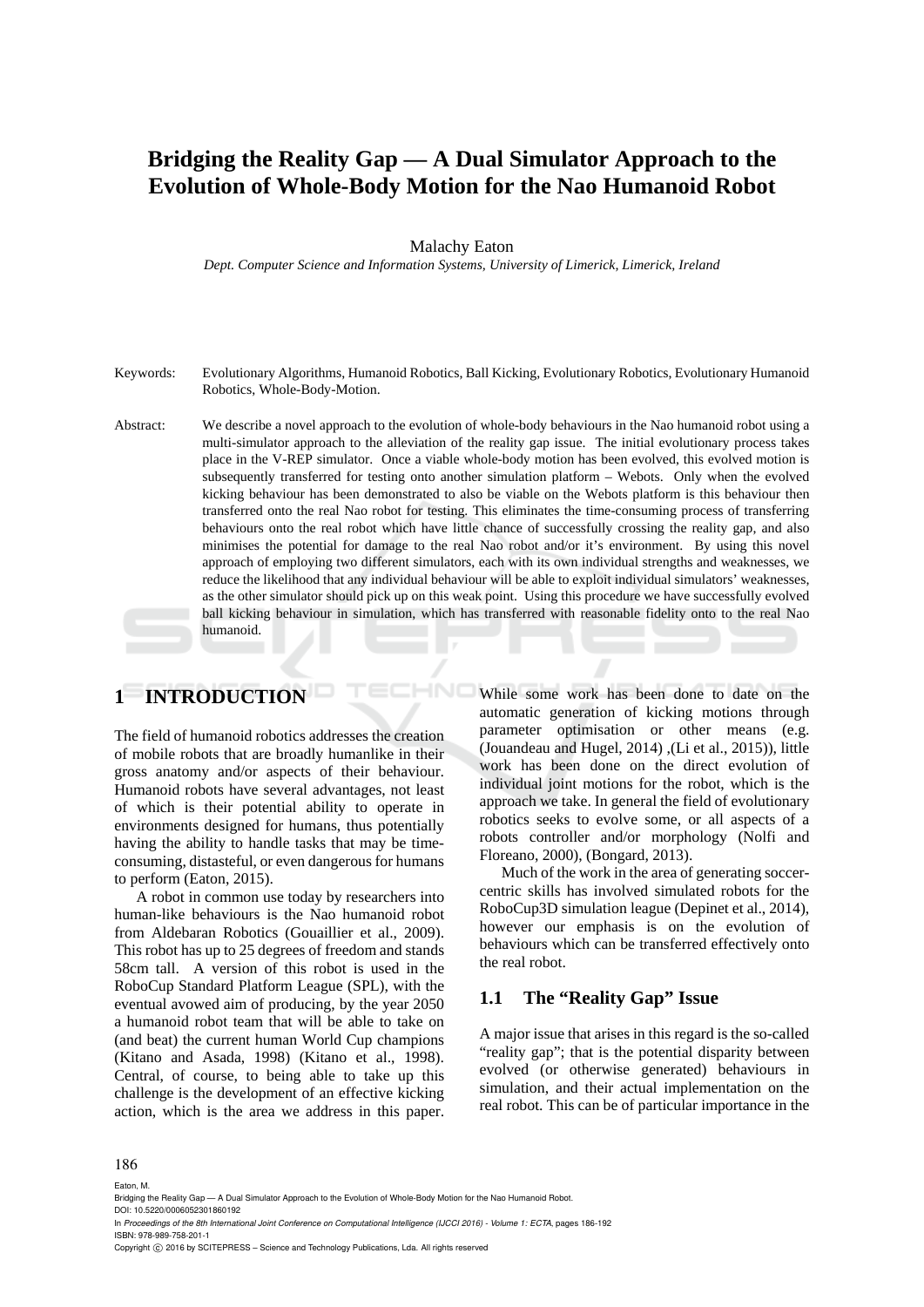evolution of behaviours for multi-jointed robots with many degrees of freedom, as in the case discussed in this paper. Various approaches have been taken to alleviate this issue, including the transferability approach (Koos et al., 2013), the grounded simulated learning approach (Farchy et al., 2013), the leveraging multiple simulators approach (Boeing and Bräunl, 2012), combining evolution in simulation with pre-programmed behaviours (Duarte et al., 2012), using an EA to tune the parameters of a simulator (Laue and Hebbel, 2009), fitness function correction interleaving simulated and real data (Iocchi et al., 2007), coevolution of controller and simulator (Lipson et al., 2006), (Bongard and Lipson, 2004), the "back to reality approach" (Zagal and Ruiz-Del-Solar, 2007), (Zagal et al., 2004), the online adaptation approach (Floreano and Urzelai, 2001), the envelope of noise approach (Jakobi, 1997a), (Jakobi, 1997b), and scaled experimentation (Eaton, 2015).

Although there has been work done to date on leveraging the effects of multiple physics simulators (Boeing and Bräunl, 2012), (Boeing, 2009) for evolutionary robotics experiments, to our knowledge this is one of the few, if any, which utilises the advantages of using multiple simulation packages, rather than just the core physics engines.

#### **1.2 Simulators used — Webots and V-REP**  AND TECHNO

The two simulation packages we use are Webots (Michel, 2004) and the Virtual Robot Experimentation Platform (V-REP) (Freese, 2010). Both of these packages have been used extensively in the simulation of a wide variety of robots including wheeled and legged robots of a variety of types, and also for the simulation of humanoid robots. Webots, which in original form dates from 1996, is one of the longest running simulators in continuous development suited for the detailed simulation of complex robotic environments. V-REP is a more recent arrival dating from around the start of this decade, and which describes itself as the Swiss army knife among robot simulators; an example scene from the V-REP simulator is given in Fig. 1. Regarding physics engines Webots relies on the Open Dynamics Engine (ODE), while V-REP provides a choice of 4 engines, ODE, the Bullet physics library, the Vortex Dynamics Engine and the Newton Dynamics engine. For the work described here we utilise the Bullet physics engine.

#### **1.3 Overall Approach**

 Our approach, then, is to run the evolutionary experiments on a simulated Nao robot in the V-REP package, and then to transfer successfully evolved controllers into the Webots environment for further testing and validation of their overall performance.

One advantage of our approach is that it is unlikely that simulation weaknesses that would manifest themselves on one simulator would occur on the other , and vice versa. Another advantage of our approach is that while Webots is a proprietary simulation package, a fully functional version of V-REP is freely available for non-commercial use. We have observed through experimentation that a significant proportion of behaviours evolved using the V-REP platform do not transfer successfully to the real Nao robot. As the process of transferral to the real robot can be quite time-consuming , and as the potential for damage to the robot and/or its environment on execution of an incorrectly evolved motion involving quite rapid whole-body motion such as kicking is nontrivial, it is highly desirable only to transfer motions to the real Nao robot which have a high probability of success.

We have observed that it is very unlikely that a behaviour evolved in V-REP, but that fails to operate successfully in Webots will transfer onto the real robot with any degree of fidelity, however if validated in the Webots simulator a high percentage should transfer with reasonable accuracy. Preliminary experimental verification of this observation is discussed in section 3.

Another advantage is that while similar models of the Nao robot are used in each simulator, there are certain differences. For example, it is known that certain problems exist in the precise positioning of the centre of mass (COM) of some parts of the simulated Nao in V-REP. Again, by using multiple simulators the expectation is that exactly similar problems will not exist in all simulators.

While the work in (Boeing and Bräunl, 2012), (Boeing, 2009) involved a parallel evolutionary process, with each individual being tested in parallel on several physics simulators, and the results obtained from the evaluations being combined to generate an overall fitness for the individual, we employ a serial evolutionary process, with each individual in a generation being evaluated initially on the V-REP simulator as part of the evolutionary process. Only successful individuals are then transferred to the Webots simulator for validation of their performance before being then transferred to the real robot.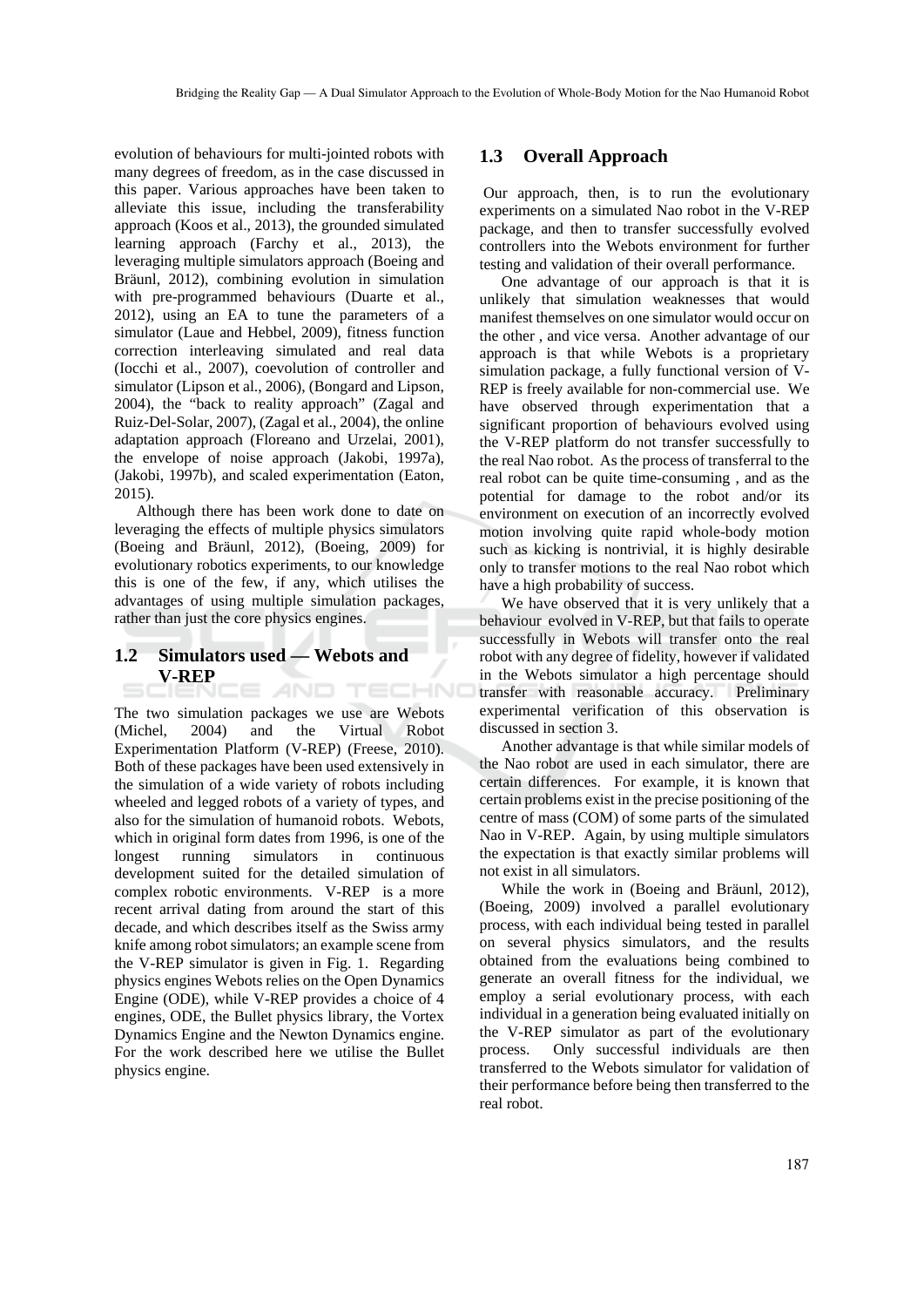

Figure 1: An example scene from the V-REP simulator. On the far left are examples of some of the robots that can be simulated, next to this is the scene hierarchy for the current scene, on the right is an example of an evolved kick.

# **2 FITNESS FUNCTION**

For the evolution of ball-kicking behaviour we base our fitness function *f* on the distance travelled by the ball in the forward direction in the time allowed for each evaluation cycle. If the robot falls over midcycle we base the fitness on the distance travelled by the ball until the robot falls. This is to encourage stable and replicable kicking motions which should not cause undue strain to the real robot when transferred from simulation. So, if the robot fails to move the ball in the forward direction in the period in which it remains upright, or the time limit (T) expires, the fitness function is simply

$$
f=100*t\tag{1}
$$

where *t* is the time that the robot remains upright (*t*=T if the robot does not fall in the experimentation period). T is set at 5 seconds for all the experiments described here. If the robot does manage to move the ball some distance in the forward direction the fitness is then given by

$$
f=(1+d)^*100^*t
$$
 (2)

where *d* is the distance travelled by the ball. This fitness function is designed in order to reward both the robot remaining upright, and the ball being moved in the forward direction. We note, of course, that no constraint of remaining upright is placed on human soccer players, it may indeed even be advantageous to a player to conclude a kicking motion on the ground in certain circumstances. The ball used in these experiments was of roughly similar diameter to that used in the RoboCup Standard Platform League (SPL).

## **3 EXPERIMENTAL DETAILS**

### **3.1 Genome Composition**

The genome length is 416 bits in total. This comprises 4 bits per joint angle (allowing for a total of 16 different angle positions per joint) for each of the 24 modelled joints of the robot, for each of 4 keyframe values. 4 keyframes were chosen as it was considered that this would be a sufficient number to characterise a complete kicking motion. While a certain amount of a-priori knowledge was involved in this decision, very little was specified about the joint values associated with each keyframe, apart from the fact that each joint has to keep within the maximum and minimum ranges as given by the specifications for the physical Nao robot. These maximum and minimum ranges are then modified by the joint restriction values evolved in each individual robots' genome as discussed below. Lower values of this 16-bit parameter correspond to higher joint ranges.

Typically this parameter starts at quite a low value early in the evolutionary process as the robot tends to move in a "thrashing" fashion, which may, or may not, cause ball movement. This value then increases as the robot restricts its joint movement range in order to increase the probability of not falling over due to "thrashing" motions. As the evolution progresses this value typically decreases gradually as the robot "frees up" its joints in order to more effectively perform the actions required (Eaton, 2007), (Eaton, 2013). As an example of this progression, for the experiment detailed in the next section the average value of this parameter for the best genome of generation 1 was 2.41, rising to a maximum value of 3.91 in generation 124, and reducing gradually to a value of 3 in generation 500.

A final 16 bits encodes movement durations for each of the 4 keyframes.

## **3.2 Keyframe Interpolation**

The interpolation between the keyframe values is carried out by the V-REP and the Webots simulators themselves using inbuilt functions within each simulator. Once a sequence of 4 keyframes is completed the process cycles over until the time limit is exceeded or the run terminates for some other reason (the robot falling over).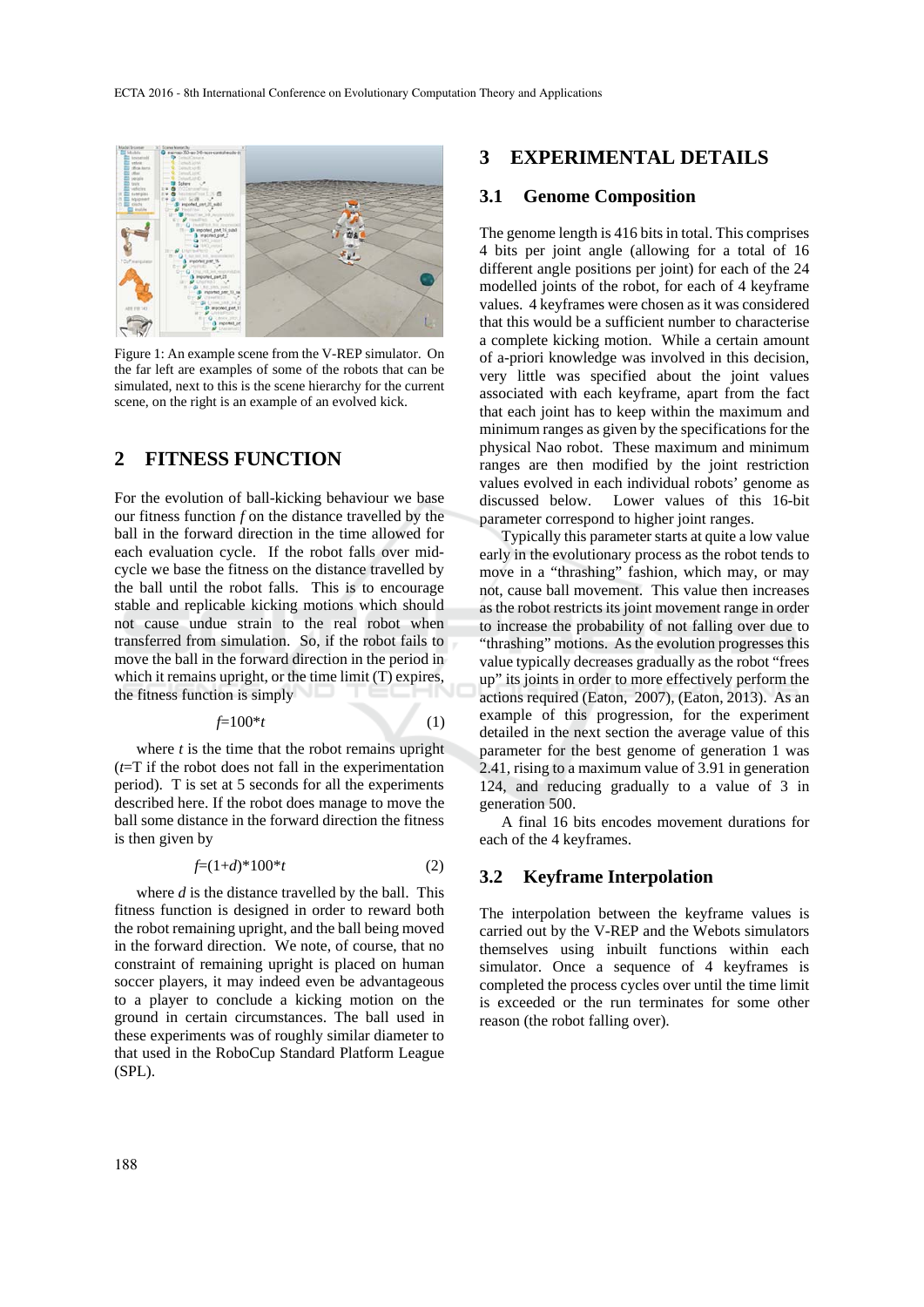## **3.3 Evolutionary Algorithm and Robot Control**

The code for the evolutionary algorithm and robot control software in the V-REP simulator is written in the Lua programming language, while the corresponding controller for the Webots simulator and subsequent transfer to the real robot is written in Python. This transferral is semi-automated at present, however it is planned to fully automate this process in the future.

A population size of 120 was used using a mutation rate of 0.01 and a crossover probability of 0.2. These values were arrived at after some experimentation. The genetic algorithm employs tournament selection, and single-point crossover. It also employs elitism, where the best individual of each generation is guaranteed safe passage to the next generation.

# **4 EXPERIMENTAL RESULTS**

#### **4.1 Evolution of Kicking Behaviour**

Three runs over 500 generations were performed, each taking about a day to complete on a 64-bit Dell 2.3GHz XPS 15 computer with an Intel i7 quad-core CPU and 16GB of RAM. The results obtained were then averaged to produce the fitness graph as shown in Fig.2.



Figure 2: Maximum and average fitness, averaged over three runs for 500 generations for the evolution of ball kicking behaviour.

An effective kicking behaviour involves learning to stand on one foot, and the maintenance of balance on this foot while delivering a substantial blow to the ball with the other foot. For our work we also wish to maintain this balance (i.e. the robot does not fall

over on completion of the kicking motion), if possible. Once the robot has learned to maintain its balance its kicking efficiency (as measured by the distance travelled by the ball) increases quite rapidly up to about generation 100, with more modest gains thereafter. Fig. 3 gives an example of an evolved kick as modelled in the Webots simulator.



Figure 3: An example of an evolved kick, as transferred from V-REP to the Webots simulator; read from *top left* to *bottom right*.

Fig. 4 then shows this kick as transferred to the Nao humanoid robot using the procedure outlined earlier. The main portion of this kicking motion transfers directly onto the robot without need for human intervention. The only minor point of instability occurs in the final steadying motion before the robot comes to rest on completion of the kick, we conjecture that this is due to a friction mismatch between the surface the real robot rests on, and the values used in the V-REP and Webots simulators. However the majority of the kicking behaviour transferred directly to the robot resulting in an effective and quite human-like striking action. The entire behaviour sequence depicted in Fig.4 took place without the need for human intervention.

Effective kicking behaviour evolved in all three runs. In one of the runs predominately right-footed kicks were evolved, whereas a left-footed kick, as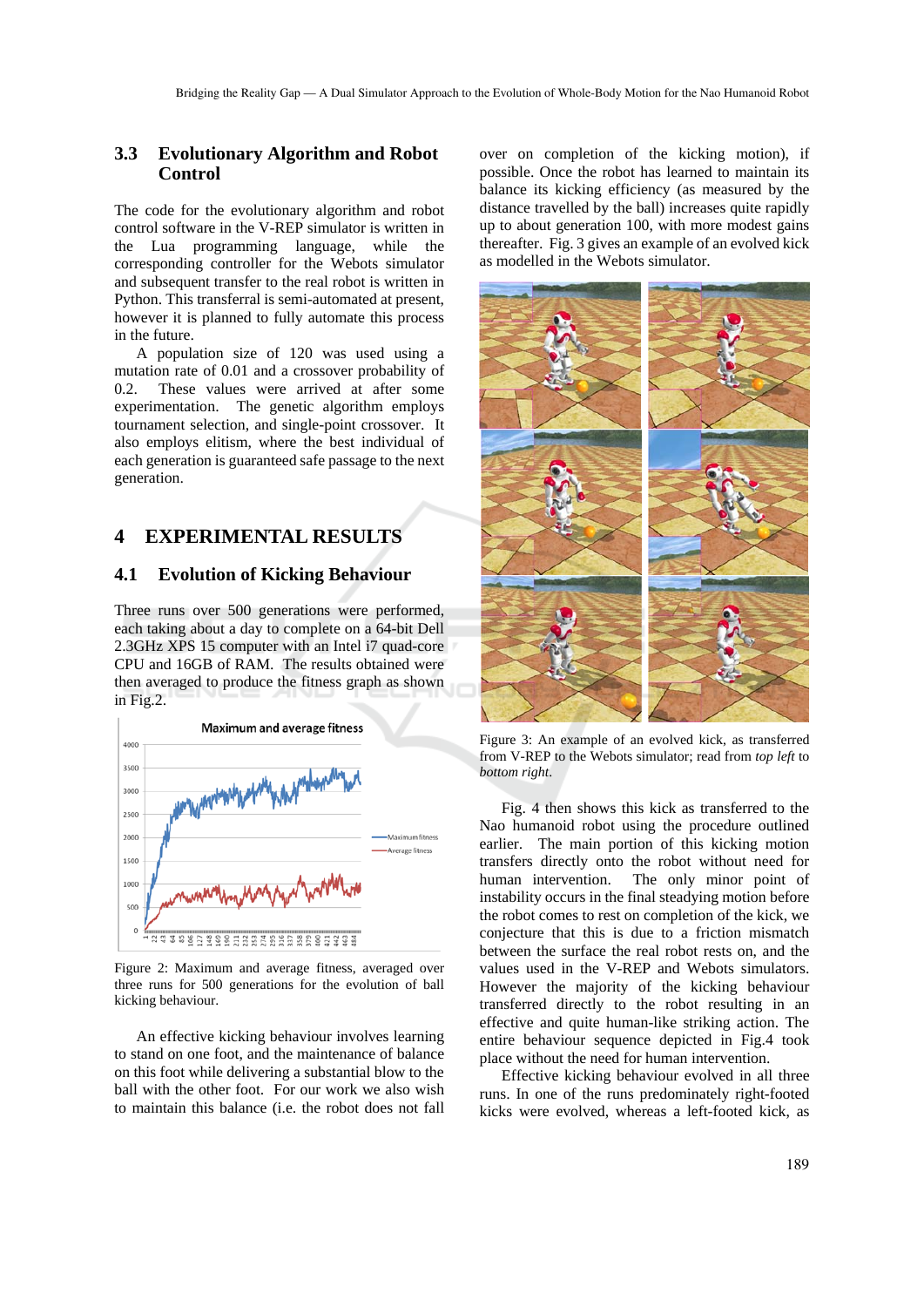demonstrated in Fig. 3 and Fig. 4, was evolved in the other two runs, thus demonstrating the robustness and flexibility of our approach.

It should be noted that tests conducted on the real Nao robot were conducted at a reduced speed than the V-REP and Webots environments to reduce the likelihood of damage to the robot; it was also found that a behaviour was more likely to transfer successfully from simulated to real robot if conducted at a lower speed. However this reduction of speed was not, in general, found to cause a major diminution in the effectiveness of the behaviours evolved.

#### **4.2 Validation of Our Approach**

As an additional preliminary test of the effectiveness of our approach we chose 10 genomes at random from the first of the 3 runs. All of the fitness's of the evolved behaviours were the best of their generation and were around the 3000 mark, corresponding to an effective kick as evolved in the V-REP simulator.

Of these 10 behaviours two resulted in consistently unstable behaviour over several evaluations in the Webots environment. When transferred to the real Nao humanoid unstable motions also resulted, with the robot falling over and having to be manually restrained to avoid damage to the robot.

Of the remaining 8 motions three resulted in motions in which the either the robot either fell over in one of the Webots test evaluations, or, while not falling over exhibited significant instability at some point in the sequence. Of these three test runs, when transferred to the real Nao robot, two resulted instability (robot falling over), and one corresponded

to an effective kicking motion, however exhibiting significant instability towards the end of the motion sequence.

Five of the 10 motions tested in the Webots simulator resulted in effective stable kicking motions. Of these 5 motions when transferred to the real Nao, all but one resulted in successful stable kicks.

Based on the results of these initial experiments we would not now generally consider testing any evolved motion on the real Nao robot that had not been successful in both the V-REP and Webots environments, to avoid potential strain on the Nao robots' actuators and/or actual damage to the robot or its environs.

## **5 CONCLUSIONS**

In this paper we have demonstrated the evolution of kicking behaviour in the Nao humanoid robot. Using a novel dual-simulator approach with a fitness function based solely on the stability of the robot and the distance travelled by the ball, effective kicking behaviours were developed which were demonstrated to transfer, with reasonable fidelity, to the real Nao robot.

To our knowledge this is the first time a multisimulator approach to the evolution of robot behaviours in the manner described in this paper. Also to our knowledge this is one of the few, if not the only, work which involves the evolution of kicking behaviours for direct transferral to the real Nao humanoid, rather than for use in the RoboCup simulation environment.



Figure 4: The evolved kick from Fig.3 as transferred to the real Nao robot. Compare these whole-body motions with the first four frames of Fig. 3.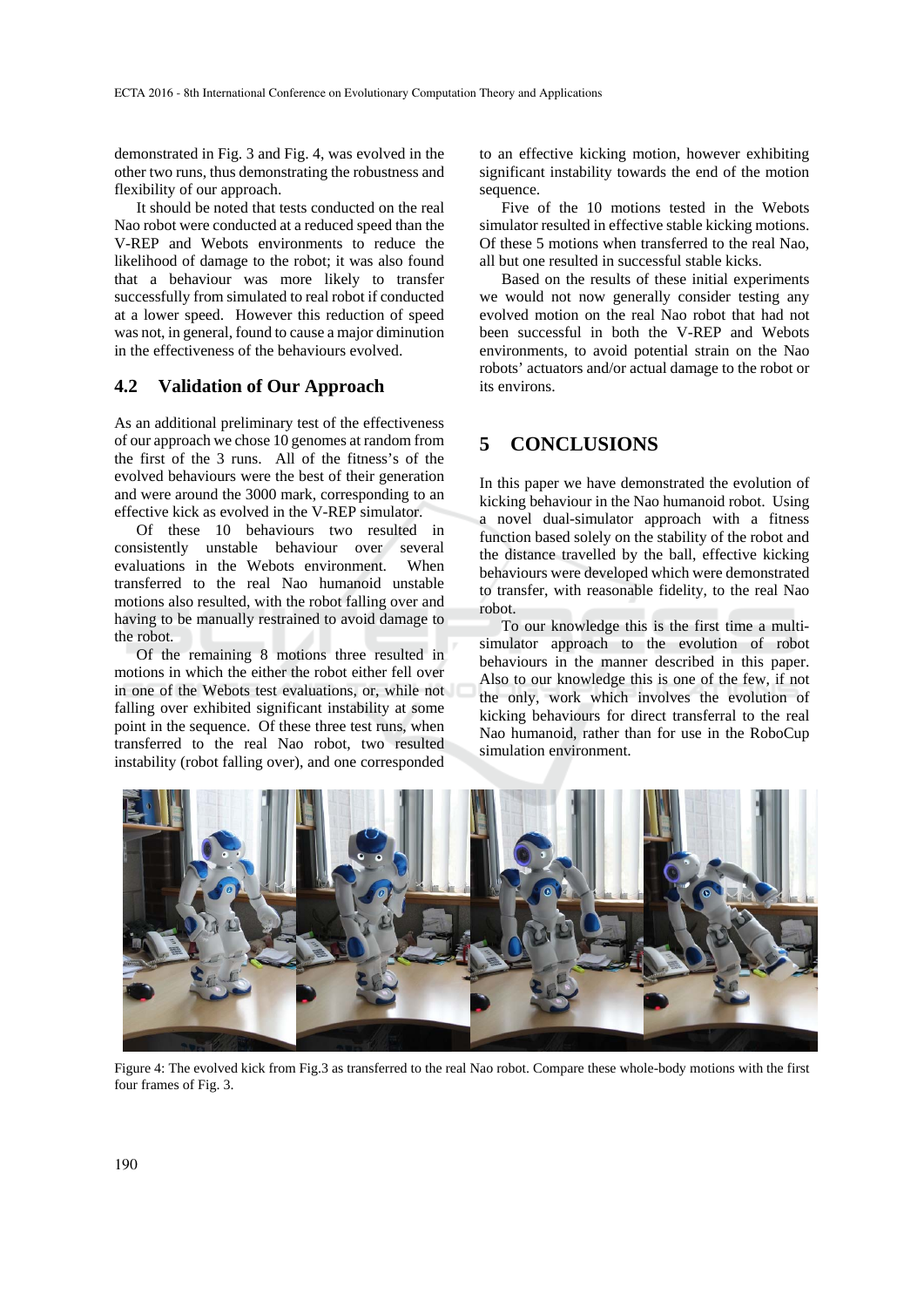We intend to extend the approach presented in this paper to the evolution of further behaviours of a more complex nature, including involving multiple robots.

## **ACKNOWLEDGEMENTS**

My thanks to Jason Brownlee for his Lua GA implementation which provided the inspiration for our GA coding. My appreciation also to Norah Power for her assistance in the experimental phase of this work. Finally, also thanks to the reviewers of this paper for their helpful and constructive comments.

## **REFERENCES**

- Boeing, A., 2009. *Design of a Physics Abstraction Layer for Improving the Validity of Evolved Robot Control Simulations.* Ph.D Dissertation, School of Electrical, Electronic and Computer Engineering, The University of Western Australia, WA, 2009.
- Boeing, A., and Bräunl, T., 2012. Leveraging multiple simulators for crossing the reality gap. In: *Control Automation Robotics and Vision (ICARCV), 2012 12th International Conference on* (pp. 1113–1119). IEEE.
- Bongard, J. C. , 2013. Evolutionary robotics. *Communications of the ACM*, 56(8), 74–83.
- Bongard, J. C., and Lipson, H., 2004. Once more unto the breach: Co-evolving a robot and its simulator. In: *Proceedings of the Ninth International Conference on the Simulation and Synthesis of Living Systems* (ALIFE9) (pp. 57–62).
- Depinet, M., MacAlpine, P., & Stone, P. ,2014. Keyframe sampling, optimization, and behavior integration: Towards long-distance kicking in the robocup 3d simulation league. In *RoboCup 2014: Robot World Cup XVIII* (pp. 571-582). Springer International Publishing.
- Duarte, M., Oliveira, S., and Christensen, A. L., 2012. Automatic synthesis of controllers for real robots based on preprogrammed behaviors. In: *From Animals to Animats 12* (pp. 249–258). Springer Berlin Heidelberg.
- Eaton, M., 2007. Evolutionary humanoid robotics: past, present and future, In: *50 Years of Artificial Intelligence: Essays Dedicated to the 50th Anniversary of Artificial Intelligence LNAI 4850*, Springer, pp. 42– 53.
- Eaton, M., 2013. An Approach to the Synthesis of Humanoid Robot Dance Using Non-interactive Evolutionary Techniques. In: *Systems, Man, and Cybernetics (SMC), 2013 IEEE International Conference on* (pp. 3305–3309). IEEE.
- Eaton, M., 2015*. Evolutionary Humanoid Robotics*. Springer Berlin Heidelberg.
- Farchy, A., Barrett, S., MacAlpine, P., and Stone, P., 2013. Humanoid robots learning to walk faster: From the real world to simulation and back. In: *Proceedings of the*

*2013 international conference on Autonomous agents and multi-agent systems* (pp. 39–46). International Foundation for Autonomous Agents and Multiagent **Systems** 

- Floreano, D., and Urzelai, J., 2001. Evolution of plastic control networks. *Autonomous robots, 11(3),* 311–317.
- Freese, M.S., Singh, S, Ozaki, F, and Matsuhira N., 2010. Virtual robot experimentation platform v-rep: a versatile 3d robot simulator. In *Simulation, Modeling, and Programming for Autonomous Robots*, pages 51– 62. Springer, 2010.
- Gouaillier, D., Hugel, V., Blazevic, P., Kilner, C., Monceaux, J., Lafourcade, P., Mariner, B., Serre, J., and Maisonnier, B.,2009 . Mechatronic design of NAO humanoid. In: *Robotics and Automation, 2009. ICR'09. IEEE International Conference on* (pp. 769–774). IEEE.
- Iocchi, L., Libera, F. D., and Menegatti, E. , 2007. Learning Humanoid soccer actions interleaving simul ated and real data, in: *Proc. of The Second Workshop on Humanoid Soccer Robots, IEEE-RAS 7th International Conference on Humanoid Robots*, Pittsburgh, 2007
- Jakobi, N. , 1997b. Half-baked, ad-hoc and noisy: minimal simulations for evolutionary robotics. In: P. Husbands and I. Harvey, *Proceedings of the Fourth European Conference on Artificial Life*. Cambridge, MA: MIT Press.
- Jakobi, N., 1997a. Evolutionary robotics and the radical envelope-of-noise hypothesis. *Adaptive Behavior, 6(2)*, 325–368.
- Jouandeau, N., & Hugel, V. ,2014. Optimization of parametrised kicking motion for humanoid soccer player. In *Autonomous Robot Systems and Competitions (ICARSC), 2014 IEEE International Conference on* (pp. 241-246). IEEE.
- Kitano, H., and Asada, M.,1998. RoboCup humanoid challenge: That's one small step for a robot, one giant leap for mankind. In: *Intelligent Robots and Systems, 1998. Proceedings, 1998 IEEE/RSJ International Conference on* (Vol. 1, pp. 419–424). IEEE.
- Kitano, H., Asada, M., Kuniyoshi, Y., Noda, I., Osawai, E., and Matsubara, H., 1998. Robocup: A challenge problem for AI and robotics. In: *RoboCup-97: Robot Soccer World Cup I* (pp. 1–19). Springer Berlin Heidelberg.
- Koos, S., Mouret, J. B., and Doncieux, S..,2013. The transferability approach: Crossing the reality gap in evolutionary robotics. *Evolutionary Computation, IEEE Transactions on, 17(1),* 122–145.
- Laue, T., and Hebbel, M., 2009. Automatic parameter optimization for a dynamic robot simulation. In: *RoboCup 2008: Robot Soccer World Cup XII* (pp. 121– 132). Springer Berlin Heidelberg.
- Li, X., Liang, Z., & Feng, H. ,2015. Kicking motion planning of Nao robots based on CMA-ES. *In Control and Decision Conference (CCDC), 2015* 27th Chinese (pp. 6158-6161). IEEE.
- Lipson, H., Bongard, J. C., Zykov, V., and Malone, E., 2006. Evolutionary Robotics for Legged Machines: From Simulation to Physical Reality. In: Arai, T. et al